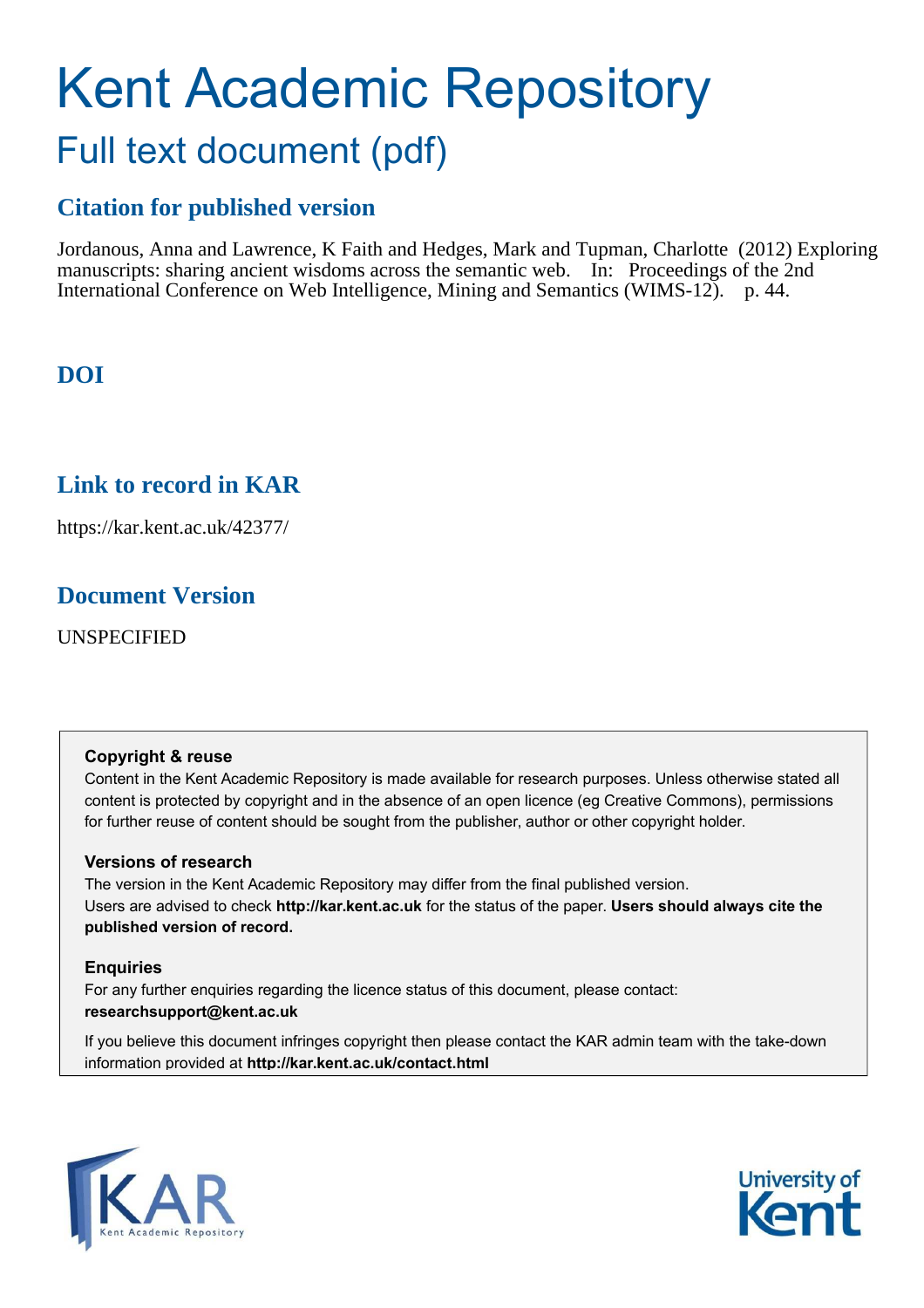# **Exploring Manuscripts: Sharing Ancient Wisdoms across the Semantic Web**

Anna Jordanous Centre for e-Research King's College London 26-29 Drury Lane, London, UK anna.jordanous@kcl.ac.uk mark.hedges@kcl.ac.uk

K. Faith Lawrence Department of Digital **Humanities** King's College London 26-29 Drury Lane, London, UK faith.lawrence@kcl.ac.uk

ABSTRACT

Recent work in digital humanities has seen researchers increasingly producing online editions of texts and manuscripts, particularly in adoption of the TEI XML format for online publishing. The benefits of semantic web techniques are underexplored in such research, however, with a lack of sharing and communication of research information. The Sharing Ancient Wisdoms (SAWS) project applies linked data practices to enhance and expand on what is possible with these digital text editions. Focussing on Greek and Arabic collections of ancient wise sayings, which are often related to each other, we use RDF to annotate and extract semantic information from the TEI documents as RDF triples. This allows researchers to explore the conceptual networks that arise from these interconnected sayings. The SAWS project advocates a semantic-web-based methodology, enhancing rather than replacing current workflow processes, for digital humanities researchers to share their findings and collectively benefit from each other's work.

#### Categories and Subject Descriptors

H.3.5 [Information Storage and Retrieval]: On-line Information Services—*Data sharing*; I.7.4 [Document and Text Processing]: Electronic Publishing; J.5 [Arts and Humanities]: Literature

#### Keywords

Linked Data, Semantic Web, Digital Humanities, manuscripts, ontology, RDF, TEI XML, gnomologia

#### 1. INTRODUCTION

Permission to make digital or hard copies of all or part of this work for personal or classroom use is granted without fee provided that copies are not made or distributed for profit or commercial advantage and that copies bear this notice and the full citation on the first page. To copy otherwise, to republish, to post on servers or to redistribute to lists, requires prior specific permission and/or a fee.

WIMS'12, June 13-15, 2012 Craiova, Romania

Copyright ©2012 ACM 978-1-4503-0915-8/12/06... \$10.00

Mark Hedges Centre for e-Research King's College London 26-29 Drury Lane, London, UK

Charlotte Tupman Department of Digital **Humanities** King's College London 26-29 Drury Lane, London, UK charlotte.tupman@kcl.ac.uk

Researchers in digital humanities are increasingly producing online editions of texts and manuscripts, commonly in TEI XML format. Whilst it is beneficial to have these texts more freely available, the benefits of semantic web techniques are currently underexplored in digital humanities research. Hampered by lack of communication and sharing of research information this consolidation rather than expansion of information, the so-called 'digital silo' [33, 21], continues to dominate. The application of RDF and linked data offers the opportunity to address not only this issue in digital humanities research but also to fulfil the promise of this technology. In this paper we describe how RDF has been incorporated into TEI documents for this purpose.

The Sharing Ancient WisdomS (SAWS) project focuses on the tradition of Greek and Arabic wisdom literatures: collections of moral and social advice and/or philosophical ideas. Throughout antiquity and the middle ages, collections of wise sayings were created by scribes. The process of circulating these collections via retranscription opened up opportunities for deliberate editing and alterations by the scribe, as well as occasional transcription errors. These changes, major or minor, often reflected a change of social context, especially when translated between different cultural traditions. A work may have changed as it moved from Greek to Arabic, and then again when translated from Arabic to other languages such as Spanish, or back to Greek.

Many of these collections of sayings have been transcribed and annotated with TEI XML during the first stage of the SAWS project. Our goal is to identify and expose the reuse and evolution patterns of these sayings within their cultural contexts. An extension of the FRBRoo ontology [7] has been developed specifically to describe the transmission of information. The TEI documents are annotated with RDF, using a customised TEI schema incorporating the SAWS ontology. The RDF encodes relationships with the ancient texts on which the collections drew, with later texts which drew on them and also with one another, since such collections were frequently translated or copied by different scribes.

This paper reports how relationships are extracted from the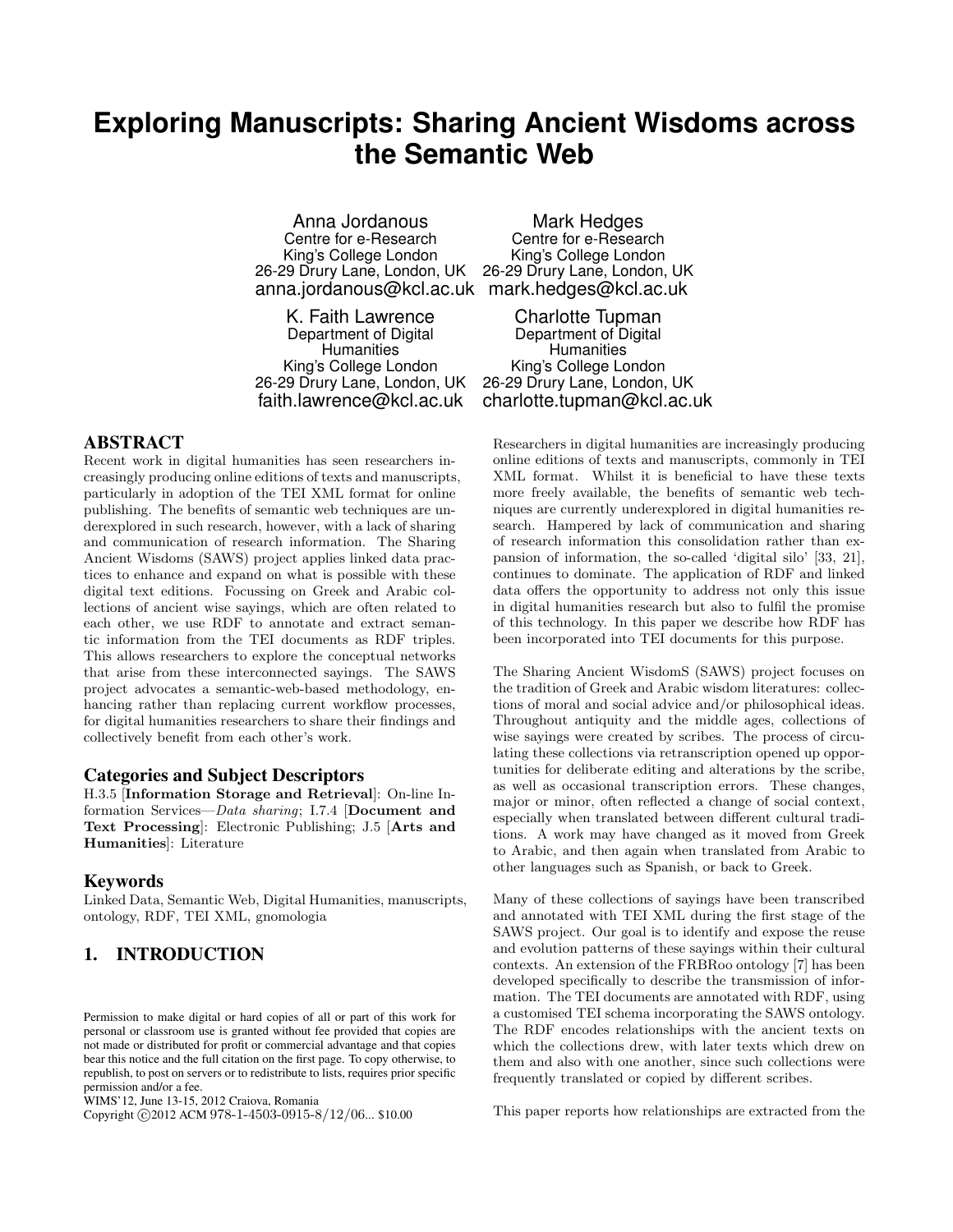TEI documents as RDF triples, allowing researchers to explore the conceptual networks that arise from these interconnected sayings, using linked data. We also describe the advantages that this methodology offers to researchers in the digital humanities.

## 2. BACKGROUND

This section gives an overview of the SAWS project and what it is aiming to achieve. SAWS is discussed in the context of previous work utilising semantic web technologies, especially where related to similar types of data, and on how the SAWS project benefits from the application of linked data.

## 2.1 Overview of the SAWS Project: Sharing Ancient Wisdoms

The Sharing Ancient Wisdoms (SAWS) project explores and analyses the tradition of wisdom literatures in ancient Greek, Arabic and other languages, by presenting the texts digitally, in TEI XML format, and annotating the TEI documents using RDF to record links and comparisons within and between anthologies, their source texts, and the texts that draw upon them.

Throughout antiquity and the Middle Ages, anthologies of extracts from larger texts, containing wise or useful sayings, were created and circulated widely, as a practical response to the cost and inaccessibility of full texts in an age when these were all in manuscript form. There has long been interest in the study of this literature and the relationships between manuscripts and within collections [11, 26, 25]. The SAWS project focuses on manuscripts that collected moral or social advice, and philosophical ideas, although the methods and tools developed are applicable to other manuscripts of an analogous form (e.g. medieval scientific or medical texts). These sets of wise sayings ('gnomes' or 'gnomic sayings'), are collectively referred to as *gnomologia*.

The key characteristics of these manuscripts are that they are collections of smaller extracts of earlier works, and that, when new collections were created, they were rarely straightforward copies. Rather, sayings were reselected from various other manuscripts, reorganised or reordered, and subtly (or not so subtly) modified or reattributed. The genre also crossed linguistic barriers, in particular being translated into Arabic; again these were rarely a matter of straightforward translations, but tended to be variations. In later centuries, these collections were translated into western European languages, and their significance is underlined by the fact that Caxton's first imprint (the first book ever published in England) was one such collection [3]. Thus the corpus of material can be regarded as a complex directed graph of manuscripts and individual sayings that are interrelated in a great variety of ways. Analysis of these interrelations can reveal a great deal about the dynamics of the cultures that created and used these texts. This scenario lends itself well to being a practically useful application of linked data [12].

One aspect of the project is to produce a digital archive of editions of some of these texts. In itself, this part of the project brings the gnomologia to a wider audience than was previously possible. Traditionally, working with ancient manuscripts requires the researcher to negotiate a number of hurdles during the research process. Access to the physical manuscripts themselves is often limited, to protect the documents; there is also the question of finding time to visit the locations of the manuscripts and plan this time effectively. Researchers often produce their own critical editions of these manuscripts with commentaries and translations, involving a great deal of interpretation and personal choices on the part of the editor. Paper is not the best medium to transmit this information as it presents many challenges in visualising information and presenting it on the page. What we are doing is to create and disseminate critical editions of these manuscripts in digital form, which are heavily enhanced with semantic annotations to make the manuscripts computerreadable whilst maintaining human-readability. Publishing these digital manuscripts online makes them available to a much wider audience than was previously possible.

This publication strategy is one which digital humanities has embraced widely. TEI publications cover a large variety of subject areas and time periods<sup>1</sup>. SAWS is, however, concerned with more than solely making digital editions of the texts accessible. We want to develop current practice in digital humanities, exploiting the potential of linked data to connect together different texts rather than publishing them in isolation. We can also enrich the TEI editions of the texts with more semantic annotations of the relationships and meaningful information contained in the collections.

SAWS aims to exploit digital technologies in order to better understand the gnomologia as well as publish them, tracing cultural dynamics through identifying and marking up relationships and links between and within documents. The research aims of the project, from a humanities perspective, are to record, publish and share knowledge and expertise on the tradition of wisdom literatures in ancient Greek, Arabic and other languages. The project also facilitates exploratory research from manuscript analysis, by presenting them in a manner that enables linking and comparisons within and between anthologies, their source texts, and the texts that draw upon them. The project is thus producing a framework for representing these relationships, using an RDF-based semantic web approach, as well as tools for creating these complex resources, and for visualising, analysing, exploring and publishing them; these comprise the research aims of the project from a Semantic Web perspective.

We also envisage scenarios where other projects will want to link their own materials to these texts. Thus SAWS will provide a hub for future scholarship in this field and in related areas, as a canonical reference point for the digitised gnomologia. The number of manuscripts of this type is large, and we regard the project as creating the kernel of a much larger corpus of interrelated material, being shared and distributed to facilitate and enhance research. Many of the subsequent contributions will be made by others; consequently we will publish a framework of tools and methods

<sup>&</sup>lt;sup>1</sup>Examples include the Perseus Digital Library:  $http://www.perseus.tufts.edu/$ , Jane Austen's Fiction http://www.perseus.tufts.edu/ $,$  Jane Austen's Manuscripts: http://www.janeausten.ac.uk/ , Inscriptions of Aphrodisias. http://insaph.kcl.ac.uk/iaph2007/ , CervantesVirtual: http://www.cervantesvirtual.com/

<sup>,</sup> and the Archimedes Palimpsest Project: http://archimedespalimpset.net/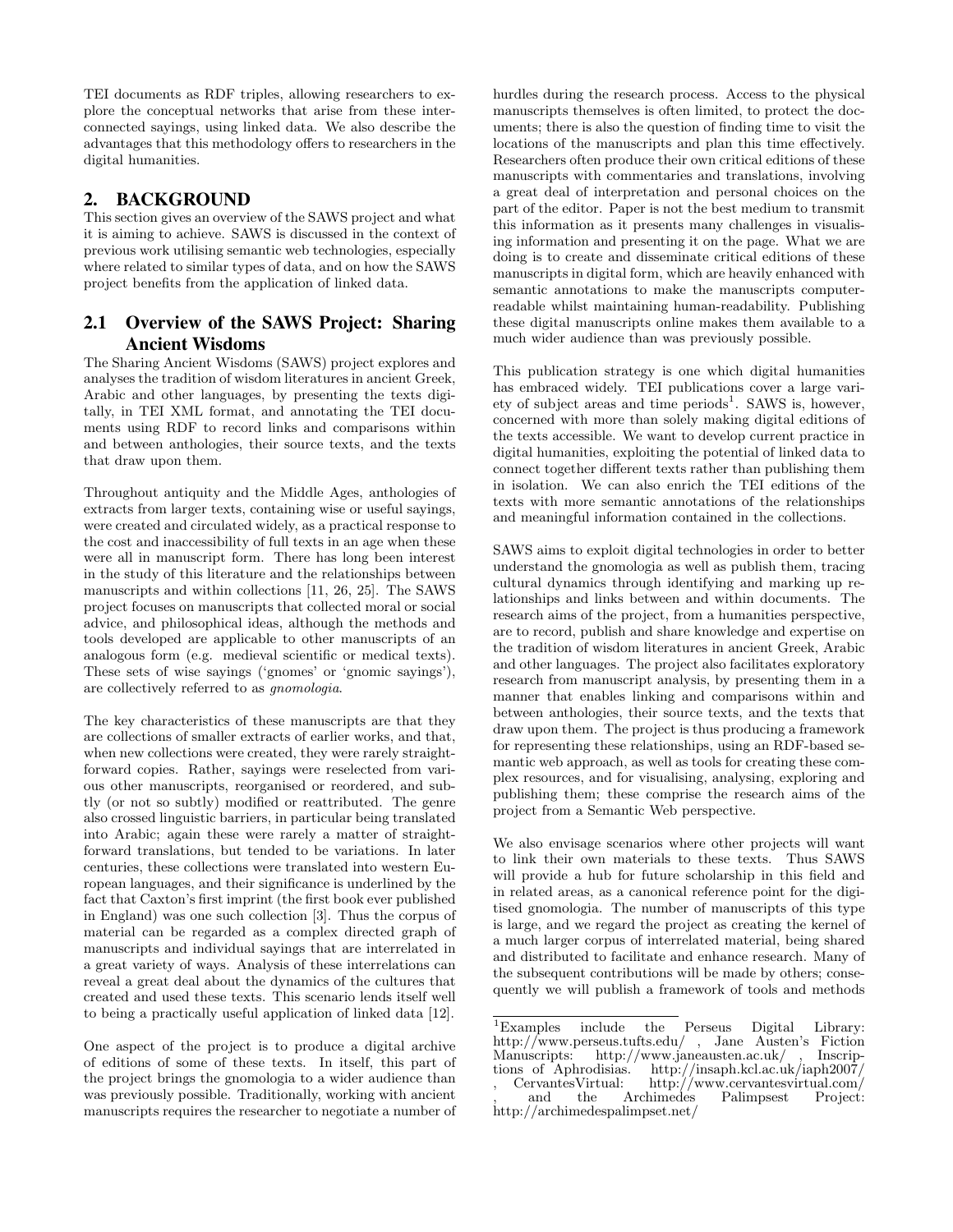that will enable researchers not only to search or browse this material in a variety of ways, but also to process, analyse and build on the material. Ultimately we are promoting a distributed network of information to the humanist community, comprising a collection of marked-up texts and textual excerpts linked together, to help researchers represent, identify and analyse the flow of knowledge and transmission of ideas through time and across cultures.

The SAWS project involves collaboration between philological scholars from Sweden, Austria and the UK, a group developing the technical (WWW and SW) aspects of the project and digital humanists who are experienced in applying technical solutions to humanities research questions. It is to be stressed here that several members of the SAWS team fall into more than one of the above categories.

## 2.2 Related Work and Standards

#### *2.2.1 TEI and RDF*

In 1990, DeRose and co-authors reflected on how electronic text documents could best be structured for flexibility in use and reuse, concluding that 'text is best represented as an ordered hierarchy of content object ... the hierarchical model can allow future use and reuse of the document as a database, hypertext, or network.'[5, p. 3]. More than twenty years later, Portier and co-authors stressed that '[w]ith no doubt, the possibility to make complex queries is one of the most useful features of electronic documents.' [24, p. 7]

The Text Encoding Initiative  $(TEI)^2$  is an international standard for the exchange of data, particularly for encoding information about texts. It has been widely adopted as the standard encoding for projects marking up textual data with semantic content [29, 19, 23] and has inspired similar XML encoding standards such as MEI, the Music Encoding Initiative [27]. The popularity of TEI within digital humanities research is due to various factors, such as how it allows the researcher to embed structure and metadata within the transcribed text and produce a variety of useful outputs and indices. That the TEI has been adopted as standard by this community means that interoperability with other projects is enhanced if TEI is used for a particular project.

As described above, a key aspect of SAWS is to represent relationships between and within the different collections of gnomic sayings. RDF<sup>3</sup> is appropriate for this purpose, particularly when supported by an ontology of relevant information and knowledge about this kind of data. RDFa allows RDF to be expressed as attributes within markup language documents, primarily in XHTML documents to date. It is desirable, however, to extend the scope of RDF to be applicable to XML documents on a wider scale, including in TEI XML documents [9], so that RDF semantic information can be used for documents such as the TEI XML documents used in SAWS. Previous attempts have been made to accomodate this [13, 31, 4, 22, 14, 16] but none have been adopted as standard by the TEI community.

RDFTEF [31] offers a way of adding RDF markup to TEI

files by converting the TEI representation to RDF/XML which replaces the original TEI version. It converts basic structural markup to RDF and then allows for specific ontologies to be adopted if needed for more intricate markup. Written in Java and based around Jena, RDFTEF can export output in either RDF/XML format or (a form of) TEI/XML format. RDFTEF implements a basic markup ontology for structure, syntactically important elements and sequences of entities (varying in granularity) within the text. Additional ontologies can be added as required. Standard XML tools cannot be deployed within the tool, although (relatively complex) SPARQL queries can be used to query the resulting RDF [24]. The XML limitations, alongside that fact that only a prototype implementation is available that seems to have been left unmaintained (last source code update 2007) have led to RDFTEF being dismissed as '[o]nly a "toy" experiment' [24]. For our purposes, there is an added disadvantage: rather than being part of the TEI editing process, RDFTEF introduces a new, separate stage to the editing workflow, with extra software to be implemented and learnt. Given the non-technical nature of our target audience, this is a significant concern to the SAWS project and adds potential barriers to the adoption of our approach. Additionally, RDFTEF does not allow the RDF and TEI structure, data and semantic markup to co-exist within the same document, which causes potential problems with update consistency and quantities of files.

Other tools are available for representing document structure(s) with RDF: EARMARK [22], GODDAG [4] and MCT [13]. EARMARK [22] is essentially an OWL ontology for document structures, hence it enables RDF to be used to express document structures such as TEI markup but does not solve our problem of how to add non-structural RDF semantic information to a TEI file. GODDAG [4] allows graph models to be constructed as representations of an XML document at a single point in time. Hence GODDAG has similar benefits and limitations as EARMARK and also has the issue that a GODDAG cannot easily be updated once created, restricting the information sharing and updating that we wish to promote. MCT [13], which represents document structures using trees, follows a similar pattern, although it is slightly easier to update an MCT model than a GODDAG representation [24]. Essentially these three options use RDF to model structural information, but not to model the text and additional semantic information, so again structure, data and markup become separated.

Previous work by Jewell [14] and Lawrence [16] has explored the enrichment of TEI encoded texts with RDFa to support the automatic extraction of RDF. Focusing initially on performance texts, this work primarily used the OntoMedia (OM) ontology [15] to describe elements including characters, character location, interaction and travel events within the textual narrative and annotate the existing TEI with explicit reference to the ontological class that the event or entity had been typed as. This typing was done on an automatic basis, processing information extracted directly from the TEI via a conceptual mapping between the TEI and OM. A second script was then used to generate RDF linked data from the extended TEI. By drawing on the ontological data held in the RDF as well as the information encapsulated in both the structure and elements of the TEI, sets

<sup>&</sup>lt;sup>2</sup>TEI: http://www.tei-c.org/

<sup>3</sup>RDF: http://www.w3.org/TR/REC-rdf-syntax/ , RDFa: http://www.w3.org/TR/rdfa-syntax/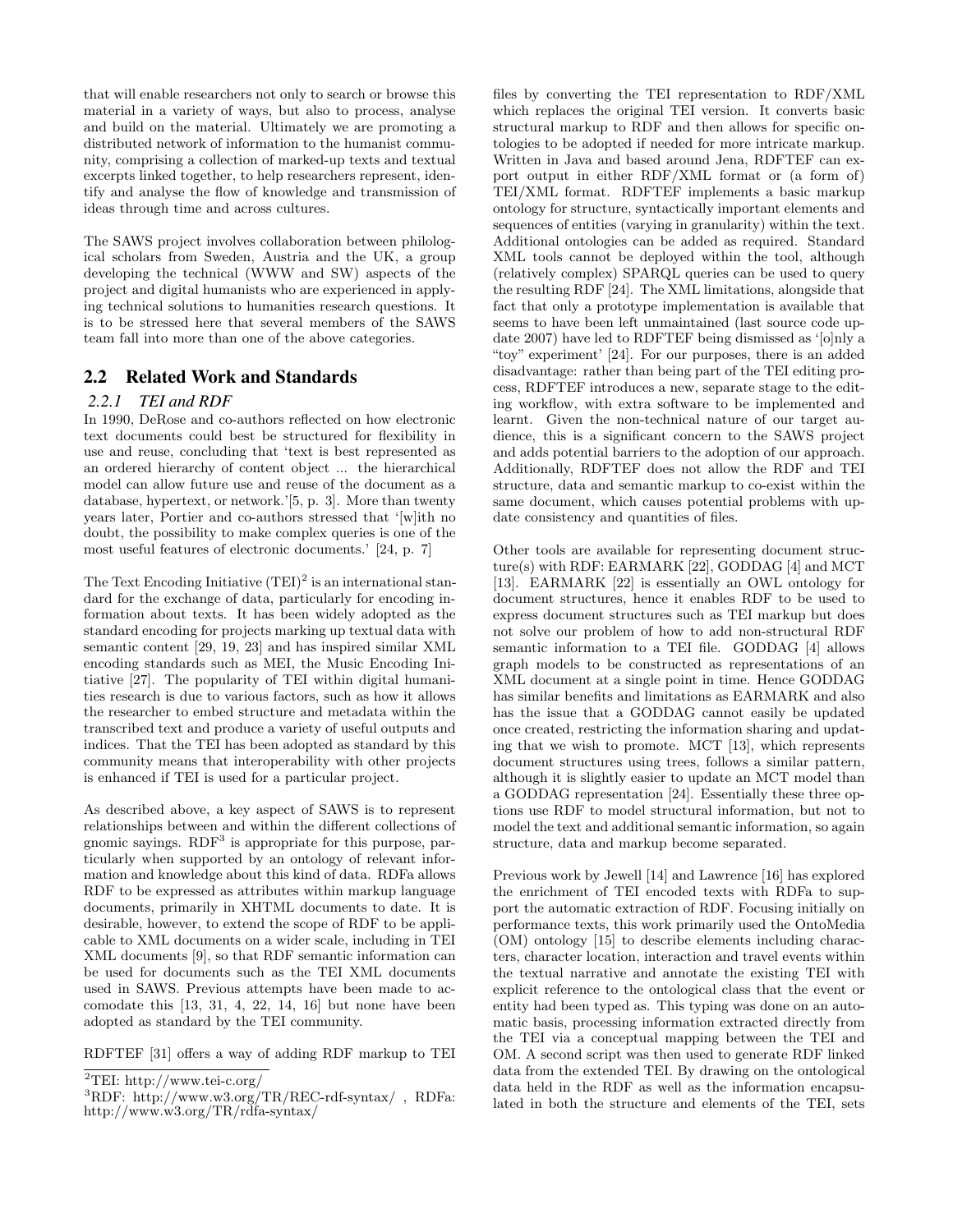of triples were created that could be cross-referenced with each other and to external data resources while retaining a link back to their textual context. Whilst this approach was successful for this project, the scripts were hard-coded with specific OM information and hence were not appropriate to apply more generally to TEI documents.

A recent development within the TEI community<sup>4</sup> sees the <relation> element used to encode RDF triple information to a TEI document. It encodes the Subject-Predicate-Object triple format through the attributes @active (Subject), @ref (Predicate) and @passive (Object). The major advantage of this development is that it allows RDF to be encoded directly within the TEI environment, fitting into the workflow that researchers are already using, rather than requiring the implementation (and learning of) additional software. Additionally, the @resp (responsibility) attribute can be used to indicate provenance information for a triple by associating the triple with the URI of the person asserting that triple. SAWS has adopted this use of the  $\langle$  relation $\rangle$ element; an example is given below in Section 4.4.

#### *2.2.2 Relevant Ontologies*

As mentioned previously, the links and relationships within SAWS documents are encapsulated within an ontology common to all SAWS documents. The ontology formally defines the vocabulary being used to express RDF information (for consistency and accuracy) whilst still being versatile, inclusive and extensible. The SAWS ontology mainly reuses the FRBRoo ontology [7] with some extensions. FRBRoo is a combination of the CIDOC-CRM and FRBR ontologies:

- The CIDOC Conceptual Reference Model (CRM) is an ontology of the information and relationships relevant for cultural heritage documentation [6]. As an official ISO standard (ISO 21127) CIDOC-CRM has been recognised as a common vocabulary for discussing information published on cultural heritage, such as by archives, museums or libraries, and mapping them to a digital equivalent representation [6, 28, 10, 1, 9, 32].
- The Functional Requirements for Bibliographic Records model (FRBR) was devised as an entity-relationship model of bibliographic data and publications [17, 30]. It provides a vocabulary to document and distinguish between: the ideas/concepts forming the basis of a *Work*; the *Expression* of such *Works* in a fixed but abstract form; the *Manifestation* of such *Expressions* in physical form; and single *Items* that are exemplars of such *Manifestations*.

The CIDOC and FRBR ontologies were originally developed independently of each other. On recognising the usefulness of combining the two ontologies, the two communities collaboratively produced the FRBRoo ontology [7]. FRBRoo is essentially the FRBR ontology expressed in an objectoriented form more compatible with that of the CIDOC-CRM, implemented such that it extends the CIDOC-CRM

with the FRBR vocabulary. Given the relevance of the CIDOC-CRM and FRBR vocabularies overall, particularly in terms of transmission of cultural information through the repeated transmission of ideas expressed in written works, FRBRoo was the most appropriate ontology to use to represent the SAWS vocabulary, with extensions as necessary after consulting experts in manuscript study. In particular, for SAWS purposes, FRBRoo clarifies how the CIDOC *LinguisticObject* class and the FRBR *Expression*/*Manifestation* classes relate to each other, allowing greater expressive clarity in representing relationships in and between manuscripts.

Other ontologies relevant to SAWS also exist:

- An extension of the CIDOC-CRM,  $CRM_{dig}$ , documents digital objects [8]. Whilst it significantly enhances the CIDOC-CRM for current digital documents, it does not add significantly to the documentation of editions of ancient manuscripts such as those being studied in SAWS. Hence the standard form of CIDOC-CRM is more relevant for our purposes in SAWS.
- In addition to the FRBR ontology, we considered other ontologies documenting bibliographic resources<sup>5</sup> as well as an ontology for documenting scholarly works<sup>6</sup>. Though rich in ways to represent manuscript information, unfortunately they generally lacked sufficient depth to map to the content of the SAWS manuscripts in the detail required.
- Conversely, the OntoMedia [15] and Stories ontologies<sup>7</sup> look more at the content of a text document through events and timings in the stories, but at the expense of less focus on information about the document.
- SKOS could be used to represent the hierarchical structure and organisation of information content within the manuscripts whilst Dublin Core metadata allows us to describe information about the manuscript.<sup>8</sup>

Each of these ontologies are relevant in part for the information being modelled in the SAWS project. Rather than combining several ontologies to represent individual aspects of the SAWS manuscripts, though, the combination of the CIDOC-CRM and FRBR ontologies collectively represent most aspects of the SAWS manuscript data, hence FRBRoo was adopted as the base ontology for SAWS.

# 3. SHARING ANCIENT WISDOMS: DATA 3.1 The Manuscripts

The term 'manuscript' refers to a document which is being transcribed by SAWS editors. Often manuscripts are large

 $\frac{5}{10}$ The Bibliographic Ontology:<br>http://bibliontology.com/specification and the Simhttp://bibliontology.com/specification and the Sim-Bibliographic https://gist.github.com/1331983

 $\begin{tabular}{llll} $4$Sourceforge.net & discussion: & Encoding & RDF & relationship \\ lationships & in & TEI & - ID: & 3309894, & at & *http* & : \\ $6$ & $100$ & $100$ & $100$ & $100$ & $100$ \\ \end{tabular} \begin{tabular}{llllll} \hline \end{tabular}$ lationships in TEI - ID:  $3309894$ , at  $http$  :  $// source for ge.net/tracker$ ?func = detail&aid =  $3309894\&group_i d = 106328\&{}atid = 644065$ 

<sup>&</sup>lt;sup>6</sup>Scholarly Works Application Profile: http://www.ukoln.ac.uk/repositories/digirep/index/ Scholarly Works Application Profile

<sup>7</sup>OntoMedia: http://www.contextus.net/ontomedia , Stories: http://contextus.net/stories/

<sup>8</sup>SKOS: http://www.w3.org/TR/skos-reference , DCMI: http://www.dublincore.org/documents/dcmi-terms/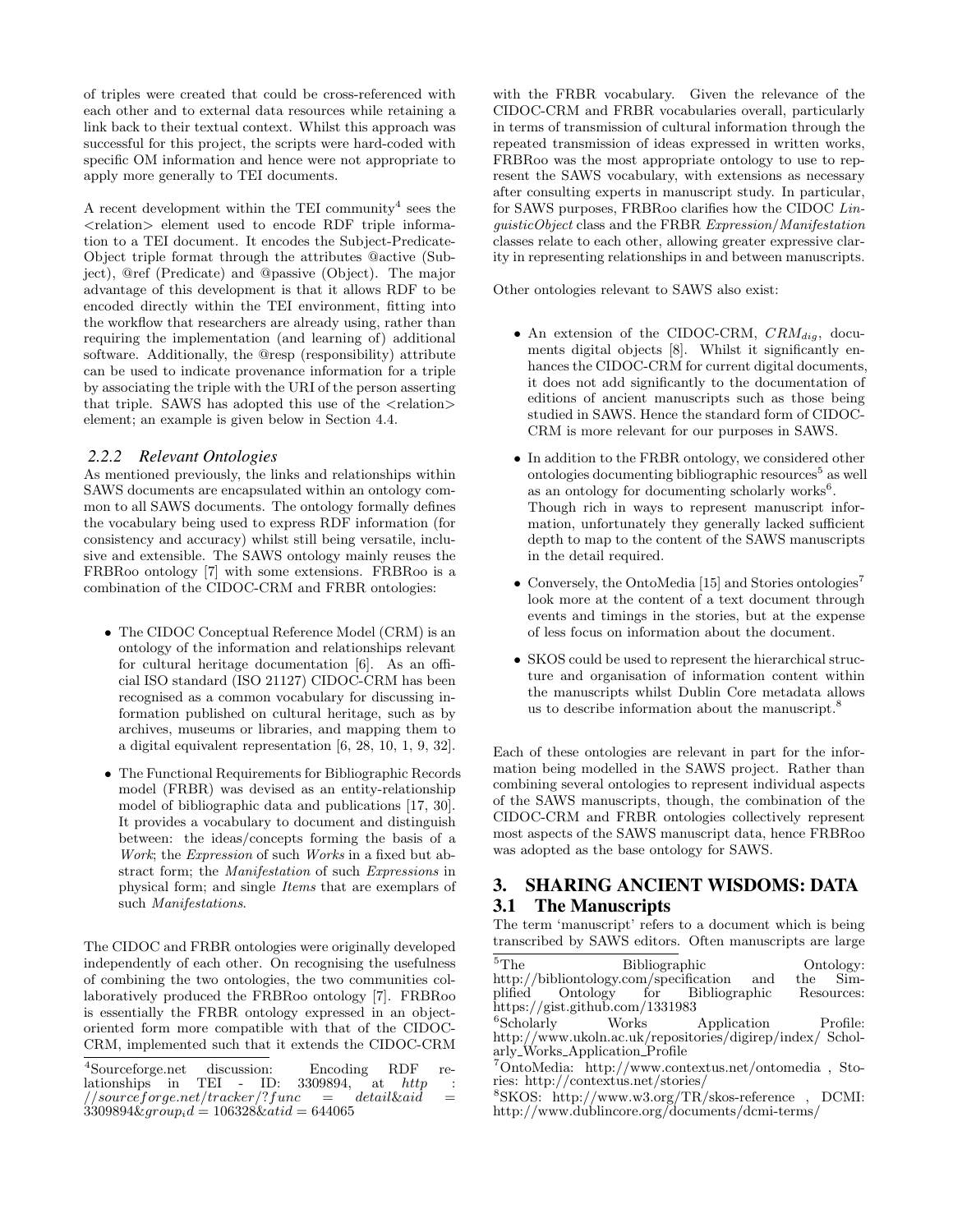in size and contain more content than the wisdom sayings in which we are interested. Also, a collection of sayings can span several (parts of) different manuscripts. Accordingly, we refer to a collection of sayings (gnomologium) as a 'CompilationInstance', an extension to the FRBRoo ontology (see Section 4.3) that can exist in one or more manuscripts.

Our primary focus is on Greek gnomologia, from the ninth to twelfth centuries AD, and on Arabic collections of sayings from the same period. Examples of (firstly) a simple section of interest inside these gnomologia, and (secondly) an anecdotal section, are:

One cannot cover a fire with a cloak nor a shameful sin with time.

Diogenes was asked by someone why people give to beggars but not at all to philosophers, and he said, 'Because, perhaps, they expect to become lame or blind but not to become philosophers.'

Within this second section there are two parts of interest to the manuscript scholar: the statement itself, by Diogenes ('Because, perhaps, they expect ...'), and the narrative text surrounding the statement ('Diogenes was asked...'). The TEI schema for SAWS allows scholars to distinguish between these two types in markup where appropriate.

Over the centuries, manuscripts were often transcribed by various scribes. Different compilers organised the collections in different ways; perhaps according to author, or alternatively according to themes within the sayings, and then according to author within each theme. During the transcription process, there were also many discrepancies, misattributions, mistakes in transmission, or sections missed out.

#### 3.2 The Relationships

We wish to explore relationships within a particular collection (between manuscripts and within manuscripts), between collections, between languages, between collections and source texts (e.g. the original transcriptions of the sayings) and between collections and edited literary texts which made use of them. Example relationships include:

Manuscript *isWrittenAt* Scriptorium

Manuscript *isInLanguage* Language

CompilationInstance *isWrittenBy* Scribe

CompilationInstance *isTranslationOf* Compilation-Instance

Section *isSequentiallySimilarTo* Section [i.e. one Section of a CompilationInstance has a slightly different sequence to another Section but is related, for example through editorial decisions made whilst copying]

ContentItem *isShorterVersionOf* ContentItem

ContentItem *isVerbatimOf* ContentItem

Clearly, a text may have several relationship statements which can be made about it. The definition of relationships has been a key activity for the SAWS project; it is however not simply a mechanical process, but one from which the researchers will learn more about their own texts. The overarching aim of such a model is to allow researchers to represent, identify and analyse the flow of knowledge across texts and cultures. This not only enriches the texts themselves but also lays the basis for a study of the cultural dynamics across the centuries of Greek and Arabic thought, and cultural exchange across civilisations. In developing our model, we have built a vocabulary to express not only the relationships among the texts and textual excerpts in our set of texts, but also those that may occur in analogous bodies of material. This vocabulary has been developed through collaboration between the scholarly community in digital humanities and manuscript studies together with information scientists, to ensure the relevance and completeness of the vocabulary whilst observing linked data standards. The vocabulary has been defined formally and shared as an ontology (see Section 4.3) to maintain consistency across annotation whilst keeping the vocabulary extensible and refinable.

The examples below (all translated into English) show how sayings evolve during the transcription process. The saying in Item 1 is attributed to Alexander the Great in an Ancient Greek gnomological manuscript, 'Gnomomologium Vaticanum'. This is followed by Item 2, an extract from Plutarch's 'Life of Alexander' (8.4.1), which may be a potential source of the saying, although of course this may have been mediated by other anthologies. The text is not a direct quotation, but has become somewhat paraphrased.

- 1. Alexander, asked whom he loved more, Philip or Aristotle, said: 'Both equally, for one gave me the gift of life, the other taught me to live the virtuous life.
- 2. Alexander admired Aristotle at the start and loved him no less, as he himself said, than his own father, since he had life through his father but the virtuous life through Aristotle.

Another example shows a 'Chinese-Whispers' effect developing over time. Item 3 is a extract from an Arabic anthology of the sayings of Greek philosophers, attributing a saying to Pythagoras (from 'Selections from the Sayings of the Four Philosophers: (B) Pythagoras' saying 18 (ed. Gutas)). In this case the source text seems to be Diogenes Laertius's 'Life of Aristotle' (5.19), although here (Item 4) not only has the saying become more pithy in translation, the attribution of the saying has changed from Aristotle to Pythagoras. Scholars are interested in when this happened, and why.

- 3 He said: Fathers are the cause of life, but philosophers are the cause of the good life.
- 4 Aristotle said that educators are more to be honored than mere begetters, for the latter offer life but the former offer the good life.

# 4. EXPLORING AND EXTRACTING INFOR-MATION FROM THE MANUSCRIPTS

The SAWS project has three main aspects: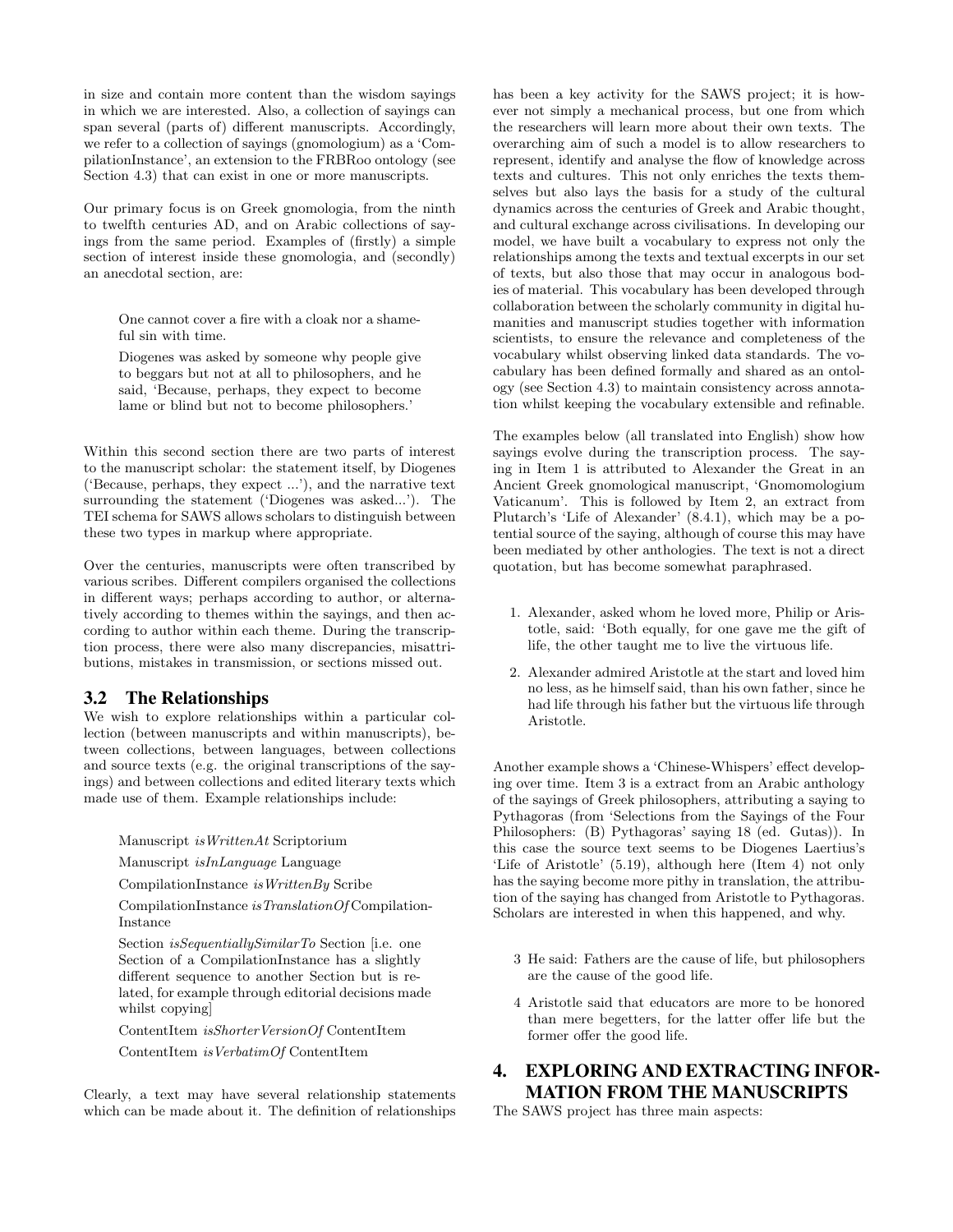- The encoding and publication of a digital archive of editions of a selected number of these texts;
- The identification and publication of the links between the anthologies and source texts/recipient texts;
- The building of tools to allow scholars outside the SAWS projects to link their texts to ours.

#### 4.1 TEI XML Encoding of Digital Editions

Each of the texts is being marked up in TEI-conformant XML and validated to a customised schema designed at King's College London for the encoding of gnomologia. Our structural markup reflects as closely as possible the way in which the scribe laid out the manuscript. The TEI schema uses the  $\langle$ seg $\rangle$  element to mark up base units of intellectual interest (not necessarily identified as single units by the scribe), such as a saying (statement) together with its surrounding story (narrative). For example:

Alexander, asked whom he loved more, Philip or Aristotle, said: 'Both equally, for one gave me the gift of life, the other taught me to live the virtuous life'.

This contains both a statement and a narrative:

```
<seg type="ContentItem">
    <seg type="narrative">
        Alexander, asked whom he loved more,
        Philip or Aristotle, said:
    </seg>
    <seg type="statement">
        Both equally, for one gave me the gift of
        life, the other taught me to live the
        virtuous life.
   </seg>
</seg>
```
Each of these  $\langle \text{seg} \rangle$  elements is allocated an  $@x$ ml:id to provide a unique identifier (which is automatically generated - see Section 4.2) that differentiates them from all other examples of  $\langle \text{seg}\rangle$ , for instance:

#### <seg type="statement" xml:id="AppGnomVat001s2">

In other words, it allows each intellectually interesting unit (as identified by the SAWS team's scholars) to be distinguished from each other unit, thus providing the means of referring to a specific, often very brief, section of the text.

#### 4.2 Auto-generation of xml:ids

In TEI it is good practice to assign significant (or even all) elements an @xml:id, to uniquely identify them within the TEI document. These xml:ids can then be used to form URIs for each part of the document, at the stage of constructing RDF triples from the TEI markup (see Section 4.6). As it can be tedious and error-prone to allocate all xml:ids manually, an XSL transform has been written to automatically assign ids to significant elements - structural section divisions and  $\langle seg \rangle$  elements. Allocated ids are generated based on the document id and the structural location and type of the element. Examples can be seen in the xml:ids for the <seg>s given in Section 4.4 and Figure 1.

#### 4.3 Annotation Ontology

Several types of relationships have been identified within and between the manuscripts. These manuscript relationships exist at many different levels of granularity, from links between individual sayings to inter-connections in families of manuscripts. Using this underlying ontology as a basis, links between (or within) manuscripts can be added to the TEI documents using RDF markup.

From initial discussions between domain experts and technical staff, key resources and relations within the manuscripts were identified. Following good practice in ontology design, and to make use of existing ontology knowledge, several ontologies were reviewed as potential matches or base ontologies for the SAWS ontology (as reported in Section 2.2.2).

Having identified FRBRoo as a good choice of base ontology, the initial set of resources and relations were mapped to the FRBRoo model, to construct an OWL ontology for SAWS. Where the domain experts wished a certain vocabulary to be used which conflicted with the vocabulary provided by FR-BRoo, this mapping was expressed using owl:equivalentClass or owl:equivalentProperty, as appropriate. In some cases, the domain experts were happy to use the FRBRoo vocabulary in place of their own (for example, using the property FRBRoo:P130.shows features of to express some information being common to two textual materials, rather than the more vague and semantically loose saws:isRelatedTo).

In most cases, existing FRBRoo classes were adequate for the SAWS ontology, either as a direct import from FRBRoo (e.g. Actor, Person, Place) or as a mapping from the desired terminology to a corresponding FRBRoo class (e.g. saws:Family owl:equivalentClass FRBRoo:F1.Complex\_Work, or saws:PhysicalManuscript owl:equivalentClass FRBRoo:F4.Manifestation Singleton). For ease of expressing property domains and ranges, it was necessary to create a new class saws:Material which represents any textual material in SAWS. The saws:Material class corresponds to the union of the classes FRBRoo:F2.Expression and FRBRoo:E33.Linguistic Object. For further expressive power, several subclasses of saws:Material were created:

- saws:Edition [edited materials]
- saws:HypothesisedInstance [a (text of a) manuscript which scholars hypothesise may have existed but which has now been lost]
- saws:ManuscriptText [the text on a manuscript]
- saws:CompilationInstance [a particular collection of sayings being worked on - manuscripts contained several such collections, as well as other material<sup>9</sup>]

<sup>9</sup>SAWS disregards non-gnomologic material, although it can be represented if desired by FRBRoo:F20.Self-Contained Expression or F23.Expression Fragment, as appropriate.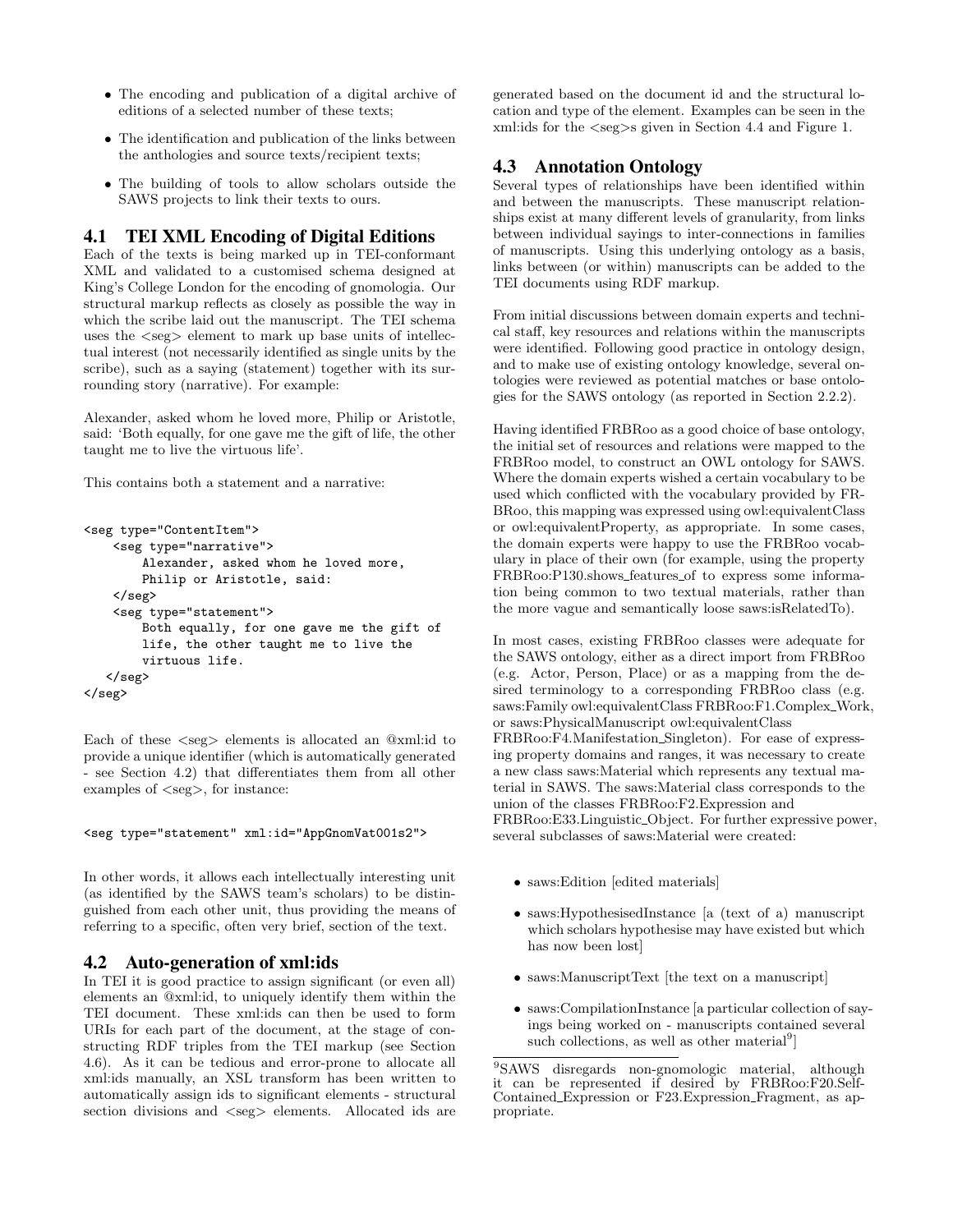- saws:Section [a division of a CompilationInstance into a self-contained expression]
- saws:Segment [a division of a Section equivalent to the  $\langle$ seg $\rangle$  described in Section 4.1]

Corresponding to the TEI schema markup for expressing types of  $\langle$ seg>s, subclasses of saws:Segment were declared:

- saws:DescriptiveItem [decorative element within the Material, either meaning-bearing or not]
- saws:ContentItem [logical unit within the Material as identified by the Scribe]
	- saws:Narrative [text surrounding or immediately preceding or following the Statement (saying), e.g. 'Aristotle says...', 'The frogs asked for a king.']
	- saws:Statement [the actual saying, e.g. 'All men are mortal']
	- saws:Definition [defining a concept or term used in the Material]
	- saws:Comment [comment on a part of the Material, usually from the modern Editor]
	- saws:Other [unit of the Material within an ContentItem, as identified by the Editor, which isn't a Narrative, Statement, Definition or Comment]
- saws:Marginalia [remark made in the margin of the Material by a Scribe, not necessarily the original Scribe]

Subclasses for the FRBRoo class for Person were also declared, to allow the representation of People as AttributedAuthor [original author of a saying], Scribe[copier of manuscripts] or Editor[a scholar studying the texts in modern times].

The properties in the SAWS ontology are too numerous to list here; the interested reader is referred to the published ontology file, available at http://purl.org/saws/ontology. Here we highlight the key properties added to the SAWS ontology to link between and within the manuscripts through observations which can be triplified. Each property's domain and range is the union of saws:Section and saws:Segment.

- saws:isInLanguage
- saws:isVerbatimOf [word-for-word]
- saws:isVariantOf [specialised by other relationships default option]
	- saws:isShorterVersionOf
	- saws:isLongerVersionOf
	- saws:isCloseTranslationOf [one language to another]
	- saws:isLooseTranslationOf[one language to another]
	- saws:isCloseRenderingOf [e.g. poetry into prose, or dialects of the same language]
	- saws:isLooseRenderingOf [e.g. poetry into prose, or dialects of the same language]

Once the mapping had been completed, the resulting ontology was reported back to the domain experts as a vocabulary to use for annotation of the manuscript. Further discussions and formative feedback from the domain experts at this stage were used to evaluate and revise the ontology. The revised ontological relationships were then incorporated into the SAWS TEI schema as potential values for the @ref attribute of  $\langle$  relation $\rangle$  (see Section 4.4), so that TEI manuscripts could be annotated according to the ontology. Relations were also added to the ontology to represent RDF triples derived from the TEI markup (see Section 4.6).

The SAWS ontology can be accessed through the permanent URL http://purl.org/saws/ontology. The ontology is currently being evaluated through extensive application for annotation by domain experts (see Section 6).

#### 4.4 Annotating TEI Documents with RDF

As well as representing the texts in a standard digital humanities way, i.e. using TEI to describe the text in detail and to ensure interoperability with other text encoding projects, we want to be able to represent the relationships highlighted in the SAWS ontology. Whilst several relationships are implicitly and explicitly encoded in the TEI, which we can then extract into linked data, adding RDF allows us to encode ontological information not included in the TEI markup, to enhance the semantic value of our texts further.

Having incorporated the ontological relations into the SAWS TEI schema, they are available for annotation use in TEI. 17 manuscripts have been digitised and marked up in TEI, and more to be marked up during the life of the project (and hopefully after the project completion date, as an ongoing process). Most have now had at least partial semantic annotation through the RDF triples, as the scholars transfer their tacet and editorial knowledge into the TEI files.

To annotate the SAWS TEI documents with RDF triples, we use the xml:id given to the TEI section of interest as a URI. The TEI element <relation> is used in the SAWS documents, using the @resp attribute to acknowledge that many of the links being highlighted are subjectively identified and (a matter of expert) opinion. The @ref attribute states the relationship type, taken from the list of relationships included in the ontology described above. In keeping with existing TEI attributes, the @active attribute points to the URI of the object entity that is being linked from, and the @passive attribute points to the URI of the subject entity that is being linked to. An example from our texts is:

[File 1] <seg type="statement"' xml:id="K\_al-Haraka\_tr\_c1\_s1"> Every body is moved by something else. Therefore it is only moved via the soul in it and therefore the soul only becomes intelligent by the intellect in it. If motion were a characteristic of the body, every body would have to be moved. </seg>

[File 2 - see Figure 1]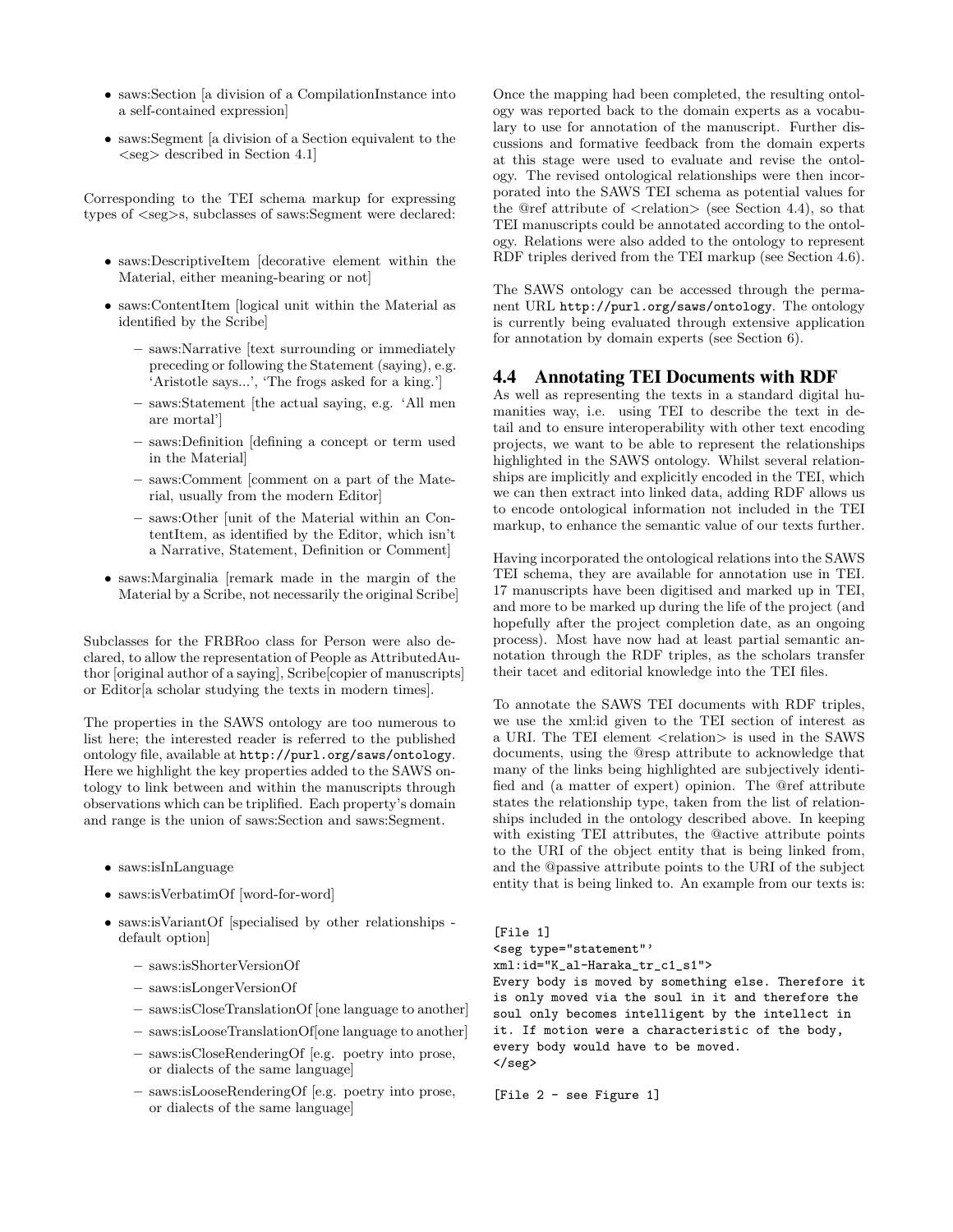<seg type="statement" xml:id="K al-Haraka c1 s1"> كل جسم يتحرك من غيره وذلك أنه إنما يتحرك من قبل النفس التي هي فيه وذلك أن النفس إنما هي عاقلة بالعقل الذي فيها ولو كانت الحركة من خاصنَة الجسم لوجب أن يكون كل جسم متحركاً.  $\langle$ /seg>

Figure 1: Arabic text corresponding to the saying referred to in the example RDF triple (Kitab al-Haraka) in Section 4.4

```
[File 1*]
<relation active="K_al-Haraka_tr_c1_s1"
ref="saws:isCloseTranslationOf'"
passive="K_al-Haraka_ci_s1"
resp= "http://www.scm.uni-halle.de/gsscm/personen/
alumni/dr._elvira_wakelnig/"/>
```
\*For convenience, editors have generally added their  $\langle$  relation> annotations directly after or close to the active seg (i.e. the seg that is the subject of the triple); however the <relation> element can be added to any file and do not have to be attached to the original file.

This is equivalent to saying: "The narrative segment identified as  $K_a = Haraka_tr_c1_s1$  is a close translation of the segment identified as  $K_a = Haraka_c1_s1$  (Figure 1). Relationship identified by Elvira Wakelnig".

The editors annotating the TEI documents are domain experts, recording and publishing their knowledge. This is an ongoing process, as more manuscripts become digitised for the project. (Currently 17 manuscripts are in TEI/XML format and are being annotated with RDF).

Converting these TEI relations to RDF triples, the xml:ids for  $\langle$ segs $\rangle$  are converted to hash URIs during the transformation of the TEI/XML document, by attaching them to an appropriate namespace declaration in the format http://www.ancientwisdoms.ac.uk/mss/msName#segId e.g. http://www.ancientwisdoms.ac.uk/mss/K\_al-Haraka\_tr#c1\_s1

As all annotations (i.e. the ontological relationships) include the @resp attribute of the <relation> element, it is easy to trace provenance or responsibility (@resp) of these interpretations of the text. Use of the @resp attribute also allows alternative opinions to be expressed by others, marking their opinions accordingly with the @resp attribute, or for previous assertions by past scholars to be added as annotations. The @resp value is a URI for the person making the assertion behind the annotation.

#### 4.5 Linking our data into the Semantic Web

A key part of the SAWS project is to identify and publish data and inter-relations between data in the manuscripts as Linked Data on the Semantic Web. To this end, we both provide URIs to link into the SAWS data and link out from the SAWS data to external data sources.

Using the auto-generated xml:ids for the document parts, and unique names (namespace appended with filename) for the manuscripts, we can generate URIs as described above. These URIs provide access to the SAWS data at a finegrained level, for other linked data collections to link into.

Externally, SAWS triples link out to URIs from several data sources on the ancient world, as well as more modern data collections. For URIs for ancient places and people, we use the Pleiades historical gazetteer of ancient places, and an online collection of people mentioned in the Prosopography of the Byzantine World database. If people or places are not included in Pleiades/PBW then we compensate by linking to Geonames/DBpedia respectively. To refer to languages used in the documents, we use the ISO-639-2 standard. To refer to manuscripts and other texts outside the SAWS collections, or parts of these documents, there is no single canonical point of reference; currently we are evaluating different options during annotation, from the Perseus Digital Library, the Thesaurus Linguae Graecae (TLG) and the Canonical Text Service (CTS) URNs.<sup>10</sup>

By linking to other sources in this way we encourage more sharing of our scholars' data, provide access points to the data such as for people interested in linked entities e.g. Aristotle, and make our Linked Data part of the Semantic Web. Additionally, the current version of the ontology underlying the semantic annotation of the manuscripts can be obtained from http://purl.org/saws/ontology . We publish our Linked Data under the Open Data Commons license [18].

#### 4.6 Publishing TEI+RDF online

We use *kiln* (https://github.com/kcl-ddh/kiln) to publish our dynamic pages, supplemented with a Django CMS for static pages. Kiln provides a framework to publish TEI (and other XML), through stylesheets. It incorporates Solr (http://lucene.apache.org/solr/) for search and indexing of the manuscripts, and includes a Sesame plugin for ease of access to a RDF triple-store within the site.

To publish the TEI files, they are transformed from XML to XHTML+RDFa using an adaptation of the standard TEI stylesheet (http://www.tei-c.org/Tools/Stylesheets). The adapted stylesheet transfers RDF triples from the TEI file to the displayed XHTML by converting the information in the  $\langle$ relation $\rangle$  elements to RDFa within the XHTML.

We use an XSLT to extract ontology-specified relations. The transform extracts triples that have been directly encoded by the domain experts as a TEI  $\leq$  relation $\geq$ . It also retrieves the semantic information already represented in the TEI encoding, which can be automatically generated from the TEI markup. The transform builds up a collection of triples in RDF/XML format, to be stored in the Sesame triple-store.

## 5. ONLINE PUBLICATIONS AND OUTPUT

The three aspects of the SAWS project (see Section 4) will reflect in three types of online publications:  $\real^{11}$ 

| <sup>10</sup> Pleiades:http://pleiades.stoa.org/          |  | PBW:      |
|-----------------------------------------------------------|--|-----------|
| http://www.pbw.kcl.ac.uk/                                 |  | Geonames: |
| http://www.geonames.org/, DBpedia: http://dbpedia.org/    |  |           |
| , ISO-639 standards: http://id.loc.gov/vocabulary/iso639- |  |           |
| $2/$ , Perseus:http://www.perseus.tufts.edu/, TLG:        |  |           |
| http://www.tlg.uci.edu, CTS: http://cts3.sourceforge.net/ |  |           |
| $11$ At http://www.ancientwisdoms.ac.uk                   |  |           |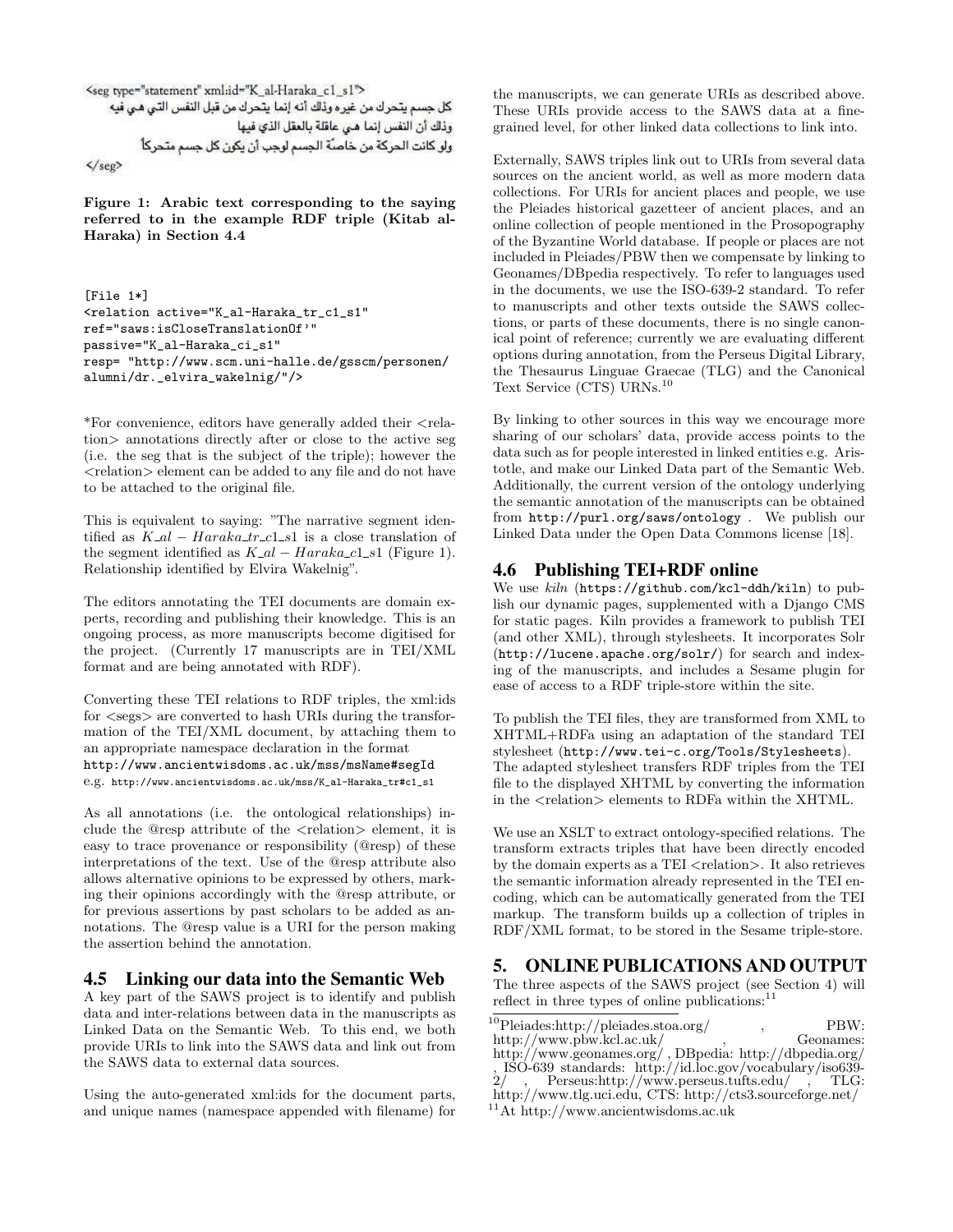- Digital editions: publication of semantically-enhanced digital editions, through TEI+RDF files published as XHTML+RDFa, to be read, browsed and searched
	- Selected manuscripts (approx 4 6) are to be presented in a demonstration digital edition to gather evaluative feedback from manuscript scholars (not necessarily digital humanists) in June 2013. These are linked together via the RDF and TEI markup and are searchable using Solr. Following this gathering of feedback, the demonstration will be refined in line with received comments, then expanded to a full implementation with several more manuscripts. Currently, 17 collections of gnomologia have been digitised and annotated in preparation for this stage, with more being prepared on an ongoing basis during the life of the project. It is hoped that after June 2013, the completion date for the SAWS project, the process of adding annotated TEI files to the SAWS repository will be ongoing, not only by SAWS scholars, but by external researchers.
- Semantic Web: Publication of facts and information from manuscripts as Linked Data, through a Sesame triple-store and SPARQL endpoint, and of the underlying ontology
	- The SAWS extension of the FRBRoo ontology is available as an OWL file at http://purl.org/saws/ontology
	- RDF triples from the demonstration gnomologia will also be presented at the June 2013 demo to manuscript scholars. As our SAWS scholars complete annotating a TEI manuscript, the RDF triples are extracted from the TEI via a XSLT transform and added to a Sesame triple-store. For the June 2013 demo the triple-store will be queryable via a SPARQL endpoint. Mindful of the usability requirements of our primary target audience, however, we are researching more userfriendly alternatives for a non-technical audience.
- Online tools: tools for 'doing SAWS'
	- This will allow researchers outside the immediate SAWS team to have access to tools to create, mark-up, edit and semantically annotate digital versions of manuscripts and add them to the SAWS repository and triple-store. Additionally, XSLT stylesheets, the TEI schema RNG file and the ontology OWL file will be available from this part of the site. Development of this part of the site is a future stage of the SAWS project (although certain parts of its content, such as the OWL ontology file, are made available already). As such, development of this content for the SAWS website will be discussed in Section 8.

#### 6. EVALUATION

Overall, the project will be deemed to be successful if upon completion of the project (June 2013), we have achieved:

• Digital edition of manuscripts published using TEI and RDF annotations.

- Manuscripts to be navigatable through structural and semantic links.
- Semantic content in manuscripts to be searchable and queryable through extraction of RDF information.
- Positive impact to the philological community, particularly those researching medieval manuscripts (this is further discussed at the end of this section)

Currently, we are preparing a demonstration of a digital edition of selected manuscripts and its corresponding RDF store. This demo will be presented to a workshop of domain experts, for feedback and to engage more interest in adoption of SAWS approach. The feedback will be two-fold: for those scholars who have been involved in the SAWS process, marking up texts in TEI and adding RDF, this will be a chance for them to see how Semantic Web technology allows them a new form of access to the information in the manuscripts. Accordingly, their comments will be likely to centre around the usability, functionality and presentation of the demo site. For the scholars not connected to the SAWS project (the majority of the audience), we expect that feedback will be more wide-ranging, feeding back comments on the whole approach as well as specific comments on the demo. It is hoped that for both audiences, the demonstration of Linked Data shows how the Semantic Web can be used to publish expert knowledge and to present information in new ways. A particular note of success will sound if the demo highlights connections between the manuscripts that are novel discoveries for (some of) the audience, especially if these come from reasoning inferences rather than directly-encoded relations.<sup>12</sup>

In evaluating the SAWS ontology, the logical consistency of the resulting OWL ontology was checked using the Protege tool. Another stage of evaluation of the ontology occurred when the original ontological requirements from the collaboration between domain experts and technical observers was mapped to the existing ontology FRBRoo, which has undergone extensive review from both the CIDOC and FRBR community as well as users of FRBRoo. After this mapping process, the resulting ontology was presented to the domain experts in the form of a vocabulary they could use to express relationships between and within the manuscripts they studied. Formative feedback solicited from the domain experts at this stage was used to refine the ontology further. Currently, the ontological relations have been made available for annotation use in TEI through the TEI schema, as described above in Section 4.4. The application of the ontology for practical annotation is ongoing, resulting in further feedback on discrepancies between what the experts want to express and what vocabulary the ontology provides, at a much finer-grained level of detail. Critically, the ontology is successful to the degree that it allows domain experts to record their tacet knowledge and expertise in digital form; this is largely being demonstrated and the ontology is in its latter stages of refinement (notwithstanding future extension and reuse of the SAWS ontology by others).

 $12$ It is hoped that presenting the SAWS demo to a more technical audience such as at WIMS'12 will provide feedback on more technical aspects of the project, as has already been seen from the helpful feedback from the WIMS'12 reviewers.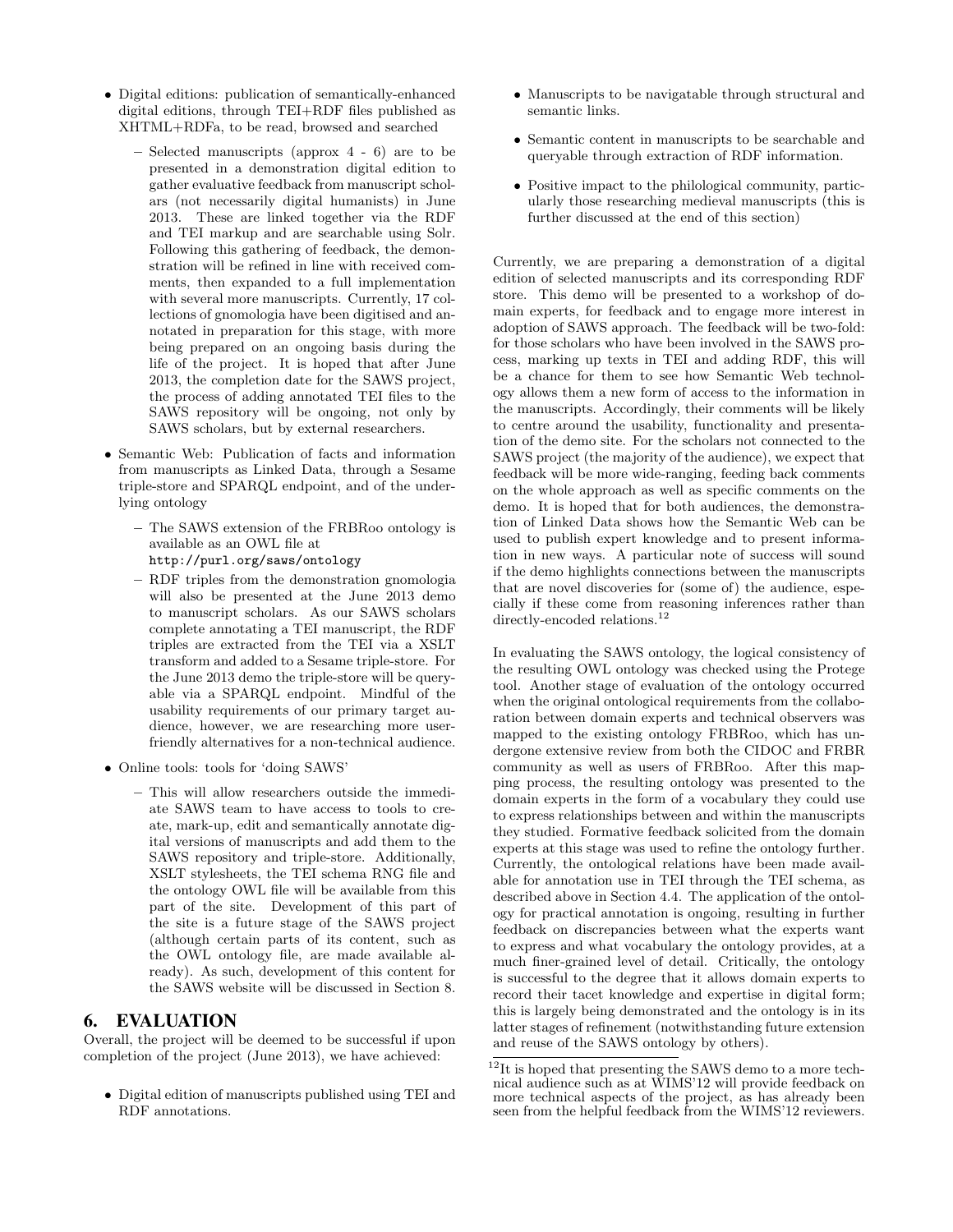Further evaluation of the relationships has been undertaken by presenting the ontology resources and relations to domain experts outside of the SAWS team, and soliciting feedback. Doing this has both improved the ontology and, where the SAWS domain experts are presenting the relationships, helped them to understand the ontology better. For example, on receiving feedback that the ontology was too focussed towards medieval anthologies of wise sayings, one of the SAWS domain experts reported this feedback to the technical team. As the underlying FRBRoo ontology provides ways to deal with other types of texts, this issue could then be treated as a way of improving the presentation of the ontology (by including more of the underlying FRBRoo ontology) rather than improving the ontology.

The SAWS project has received many indications of interest from the philological community (those who research historical texts). On a longer term basis, success of the SAWS approach will be demonstrated in the future and ongoing adoption of a SAWS-style approach by others across this community, for editing, annotation and publishing of digital manuscript editions. A particular marker for success will be the linking to and from SAWS manuscripts by scholars outside of the SAWS research team, particularly if the SAWS digital editions become the canonical reference point for the manuscripts digitised during SAWS. Another indicator will be if the SAWS approach is adopted by researchers outside the immediate target audience of manuscript scholars, for example those studying modern texts or other objects representable by TEI, for example the MEI (Music Encoding Initiative) community [27].

# 7. ADVANTAGES OF TAKING THE SAWS APPROACH

Through marking up the manuscripts in TEI XML we have made these collections of wise sayings available in digital form with structured content, removing the accessibility problems to the original physical manuscripts. The text of the manuscripts has been supplemented with expert knowledge, much as would happen when producing a critical edition.

The mark-up process has been undertaken both by experts in this area and non-experts supervised by experts and given brief training. Especially for larger-scale mark-up projects, the mark-up process can be time-consuming and it is useful to be able to share this workload without needing to recruit several people with detailed expert knowledge. The process of tagging the electronic versions of the collections is modular and can be performed in a distributed way, across a number of people, with the experts being able to add more detail from their specialist knowledge whilst sharing the more repetitive mark-up with others.

The markup provided through the SAWS TEI schema caters for different stages of annotation, from quick annotations 'out in the field', $^{13}$  when researchers are actually at the physical location where the manuscript is kept, to initial editing of structure and brief observations, through detailed analysis to the publication of a critical edition of the manuscript. This models the analytical processes and stages that such researchers are already familiar with in their work.

The inclusion of RDF in TEI documents is a current area of interest in the TEI community [10;, 9, SIG: http://www.teic.org/Activities/SIG/Ontologies] as there is a growing desire to make more of the XML documents by including relationship information within the TEI markup itself. Information on how documents are related and how links exist within documents is extracted from analysis to be included in the TEI editions of the manuscripts. This enhances the semantic content of these electronic versions. This process is supported by the extension and reuse of a well-designed, flexible ontology on cultural heritage bibliographical object documentation, the FRBRoo ontology [7].

#### 8. FUTURE WORK

Once documents have been fully tagged up with RDF annotations, this will facilitate more automated knowledge extraction from the documents such as sequential orderings of sections of the text within collections.<sup>14</sup> Such orderings are significant in manuscript analysis as scribes would often take some editorial liberties with the texts they were transcribing, re-ordering them as they saw best. Identifying such relationships automatically will be of great help to the digital humanities researcher, particularly where manual identification is possible but time-consuming, or where such relationships may be overlooked.

The SAWS approach allows us to extract triples from the marked up TEI documents, to be stored in a triple store and queried with SPARQL. With the data in a queryable form, this opens up a whole host of exciting possibilities. The primary aim is to enable the creation of digital analysis and information extraction tools for the immediate target audience (digital humanities researchers), to collect information. Outside the immediate audience, data on wise sayings and how they have evolved over transcription and transmission would also be of interest to linguists, social scientists and historians. The collections of sayings could also be exploited for potential 'pop'-applications outside the academic sphere of interest, such as online or mobile apps to generate wise sayings in appropriate contexts.

In SAWS we are creating a framework for others to use and extend; a growing network of interconnected information. As the body of material of interest in this field is potentially very large, we do not view the project as creating *just* a digital, online edition, although this will be *one* result of the project, but rather as creating the kernel of a much larger corpus of interrelated digital editions. We envisage this as a SAWS 'hub' for enabling related projects to annotate and link their own texts. The research value of such a corpus would be much greater than the sum of its parts, and would increase dramatically once a 'critical mass' was reached.

Many of the subsequent contributions to this corpus will, of course, be carried out by other researchers. If these projects are to be able to interoperate and contribute to the wider corpus, rather than existing as a collection of separate editions (which would be of much less value to researchers), it is important that everyone 'speaks the same language' regarding how this material is represented in digital form, both

 $13\text{As}$  described by Charlotte Roueché, P.I. for SAWS.

<sup>14</sup>To this end, the SAWS project is a use case for a current project at FH Worms, Germany, on similarity detection in texts across single and/or multiple languages.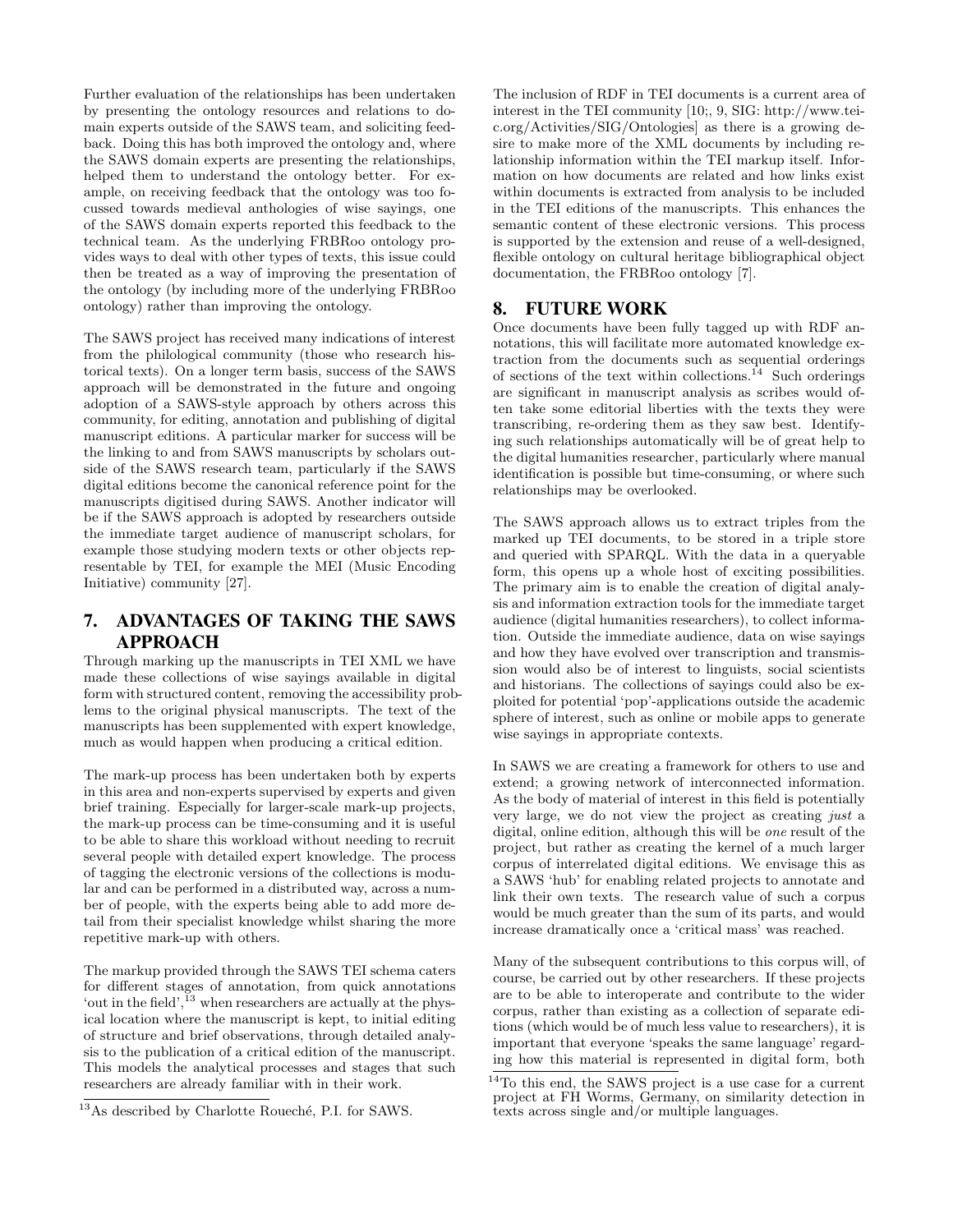semantically and technically; herein lies a significant part of our long-term provision for future scholarship. Moreover, these contributions are likely to be made over a long duration, certainly long in relation to the speed of technical developments, so our approach must be such as to allow migration, without loss of information, as the technological environment changes. We hope our adoption of current standards and ontology reuse assists us here to some extent.

The development of user-facing tools is another area in which it will be essential to work closely with the scholars who will (or who may) use the tools. We cannot assume that the users will be au fait with the technology, neither can we assume that all scholars will have access to specialists in this area, so the tools must be usable with the help only of standard on-line help and documentation. This offers us an excellent opportunity to identify, test and respond to the needs of this scholarly community. As we are taking a long-term view, and to ensure that the tools and interface are usable and support the requirements, we will take an evolutionary approach to development, involving incremental cycles of prototype implementation and evaluation in collaboration with potential users and other developers.

As part of this we will develop lightweight tools for this broader community, or as far as possible reuse existing tools, that are simple to use, maintain and enhance. As one example, we are collaborating with a team at FH Worms, Germany, on an editor which allows links to be added between two text documents. This editor, the Text-Text-Link-Editor, will supplement and enhance the Text-Image-Link-Editor that was developed as part of the TextGrid project [20]. We also intend to make use of tools developed during the TEXTvre project [2] to enable easier collaborative sharing and editing of texts through the TextGridLab. One last example deals with the scenario where new relationships will be identified after editing is complete; indeed these may be identified by specialists in other areas, such as philosophy. Therefore we will require tools to add new RDF triples and also to maintain and revise the ontology version.

## 9. CONCLUSIONS

The Sharing Ancient Wisdoms project allows us to exploit semantic web technologies for a better understanding of the cultural dynamics of gnomologia (collections of wise sayings). This is achieved by means of:

- New editions being published online, with open access
- Through the identification of points of interest in texts and relationships between texts
- A methodology to be used by others analysing and publishing similar material

In SAWS, we are producing digital editions of some (neglected) texts, identifying a network of relationships between texts and providing a framework for other to continue to build upon this network. Essentially the aim of SAWS is to produce critical electronic editions of these manuscripts which are heavily enhanced with semantic annotations to

make the manuscripts computer-readable whilst remaining human-readable.

We advocate a methodology for bringing these manuscripts to life online, making them accessible in a way not previously possible and offering tools to support the researcher in studying the collections. We hope that by using these texts and the relationships between them to analyse the flow of knowledge between texts and cultures, SAWS will give us a better understanding of the processes of cultural exchange between civilisations, and in particular of the cultural dynamics across the centuries of Greek and Arabic thought.

## 10. ACKNOWLEDGMENTS

The SAWS project is funded by HERA (Humanities in the European Research Area) as part of a programme to investigate cultural dynamics in Europe. It is composed of teams at the Department of Digital Humanities and the Centre for e-Research at King's College London, The Newman Institute Uppsala in Sweden and the University of Vienna.

#### 11. REFERENCES

- [1] C. Binding, K. May, and D. Tudhope. Semantic interoperability in archaeological datasets: Data mapping and extraction via the CIDOC CRM. In *Research and Advanced Technology for Digital Libraries*, volume 5173 of *Lecture Notes in Computer Science*, pages 280–290. Springer, 2008.
- [2] T. Blanke and M. Hedges. Humanities e-Science: From systematic investigations to institutional infrastructures. In *Proceedings of the 6th IEEE e-Science conference*, Brisbane, Australia, 2010.
- [3] W. Caxton. *The Dictes and Wise Sayings of the Philosophers*. (originally published London, 1477), reprinted 1877 (Elliot Stock, London), 1877.
- [4] A. Dekhtyar and I. E. Iacob. A framework for management of concurrent XML markup q. *Text*, 52(2):185–208, 2005.
- [5] S. J. DeRose, D. G. Durand, E. Mylonas, and A. H. Renear. What is text, really? *Journal of Computing in Higher Education*, I(2):3–26, 1990.
- [6] M. Doerr. The CIDOC CRM an ontological approach to semantic interoperability of metadata. *AI Magazine*, 24(3):75–92, 2003.
- [7] M. Doerr and P. LeBoeuf. Modelling intellectual processes: The frbr - crm harmonization. In C. Thanos, F. Borri, and L. Candela, editors, *Digital Libraries: Research and Development*, volume 4877 of *Lecture Notes in Computer Science*, pages 114–123. Springer, Berlin / Heidelberg, 2007.
- [8] M. Doerr and M. Theodoridou.  $crm_{dig}$ : A generic digital provenance model for scientific observation. In *Proceedings of TaPP'11: 3rd USENIX Workshop on the Theory and Practice of Provenance*, Heraklion, Greece, 2011.
- [9] O. Eide, A. Felicetti, C. Ore, A. D'Andrea, and J. Holmen. Encoding Cultural Heritage Information for the Semantic Web. In *EPOCH Conference on Open Digital Cultural Heritage Systems*, Rome, Italy, 2008.
- [10] O. Eide and C.-E. S. Ore. From TEI to a CIDOC-CRM conforming model: Towards a better integration between text collections and other sources